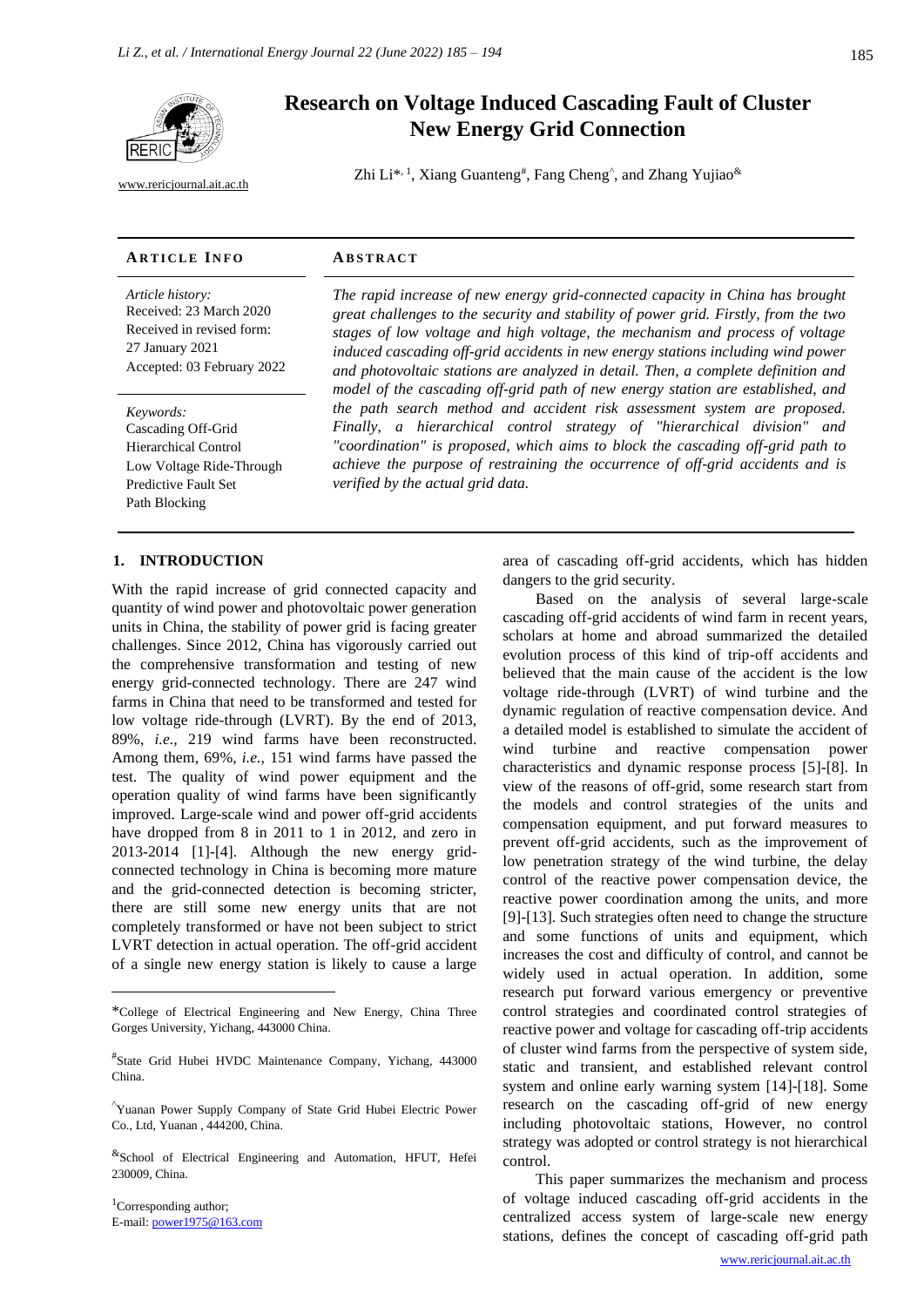used to describe the evolution of accidents, establishes the off-grid path model, search method and risk assessment system of off-grid accidents, and combines the existing control means of such accidents, puts forward the points based on multi scene path blocking. Finally, the strategy is applied to a power grid in Northwest China and some results are achieved.

# **2. CASCADING TRIP-OFF ACCIDENT MECHANISM OF VOLTAGE INDUCED NEW ENERGY STATION**

Typical cascading off-grid accidents can be summarized as the gradual process of large-scale cascading off-grid caused by the influence diffusing to the neighboring new energy stations in the region due to external disturbance after voltage or frequency type off-grid of a few new energy stations. The continuous development of this chain effect will eventually lead to the malignant accidents of the power grid. Among them, the occurrence of voltage induced off-trip accident has experienced two stages: low voltage off-grid and high voltage off-grid.

## *2.1 Low Voltage Off-grid Phase*

The ride-through failure of new energy station during voltage drop is the main cause of low dropout. In the period of voltage drop after large disturbance in the power grid, the new energy unit without LVRT will trigger the low-voltage over limit protection action to separate from the power grid when the grid-connected bus voltage drops to 0.9p.u. Most of the doubly-fed fans with Crowbar take the initiative to bypass the rotor and make the fan cut into asynchronous operation in order to protect the rotor side converter from excess current impact during the voltage drop. It absorbs a large amount of reactive power from the grid, resulting in continuous voltage drop; Inducing adjacent doubly-fed fans crowbar protection action or other new energy units ride-through failure, further promoting voltage drop, forming low-voltage cascading

off-grid [19]-[21]. The photovoltaic generator set also has similar over-current protection circuit at the inverter side; however, it does not have the process of asynchronous operation and absorption of reactive power in the lowvoltage stage, so there is almost no reactive power exchange between the system and other types of fans in the process of off-grid [22]-[24].

The new energy units with LVRT can continuously connect to the grid when the voltage is above 0.2p.u. during the fault period and output the grid-connected voltage of reactive power support to the system. If the low ride-through fails, the reactive power support to the system during the fault period will be lost. The increase of the reactive power loss will further reduce the system voltage, and more adjacent new energy units will get ridethrough failure and off-grid.

# *2.2 High Voltage Off-grid Phase*

The lack of dynamic regulation capacity of reactive power compensation devices in new energy stations is the main cause of high voltage off-grid. Most of the regulation capacity and regulation speed of compensation devices do not meet the requirements of grid. After off-grid, the reactive power compensation device in the new energy station of low-voltage off-grid cannot be out of operation in time, resulting in excessive reactive power of the system and the generation of transient over-voltage, causing the voltage of some stations to exceed the limit of off-grid. The reduction of active power in the network leads to the further rise of voltage. More adjacent units reach the conditions of off-grid, and the high-voltage cascading off-grid is formed. In the same way, the lag characteristics of large capacity reactive power compensation device in DC converter station is the root cause of high-voltage cascading off-grid in new energy stations around the channel of DC blocking accident.

The cascading off-grid mechanism of the whole new energy station can be shown as follows:



**Fig. 1. The mechanism of voltage induced cascading trip-off accidents in new energy station**.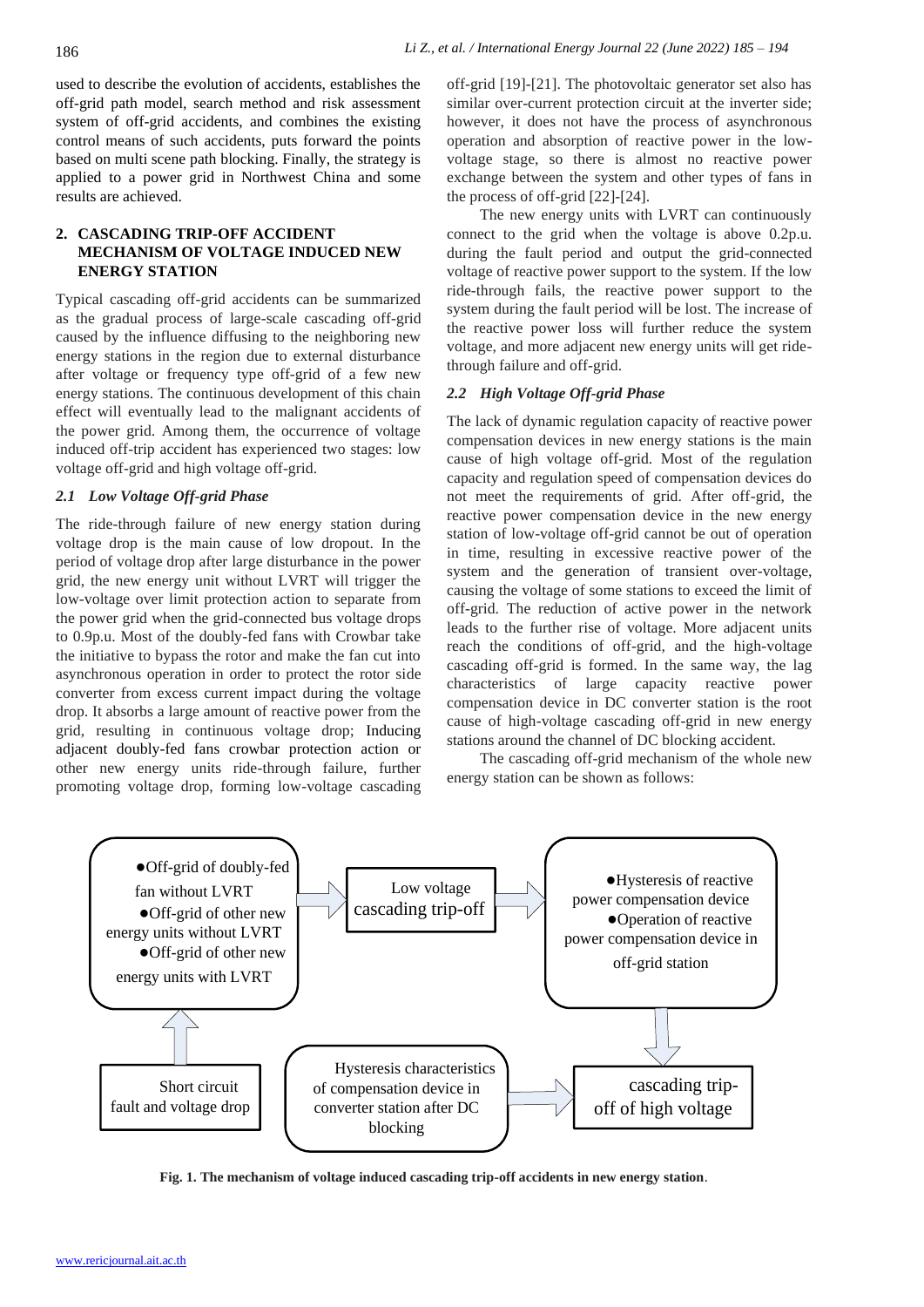# **3. PATH SEARCH AND RISK ASSESSMENT OF CASCADING OFF-GRID**

# *3.1 Definition and Model of Cascading Off-grid Path in New Energy Station*

The evolution process of cascading off-grid accidents in new energy station can be represented by the off-grid node and chain composed of directed connection edges, its model can be expressed as follows: For large-scale new energy centralized access areas, if a new energy station is disconnected from the network first after being disturbed, the station shall be taken as the starting point. Record all the adjacent new energy stations that are affected by each other due to cascading trip-off accidents and mark the time stamp of off-grid respectively. Finally, arrange all the stations in sequence to form a cascading reaction chain.

# *(1) Off-grid path node*

In the description of cascading off-grid path, the offgrid node can be defined as the event in the cascading failures, which should include the triggering K, the occurrence time T, the new energy output loss P caused by the event and the current stability A of the system. Suppose that a cascading off-grid accident starts from the off-grid event S1 of N1 at T1, the triggering of event is K1, and the loss output is P1; Off-grid of N1 induces the offgrid event S2 of N2 at T2, loss of output P2; event S2 induced S3, and so on. The induction of event SN at TN can be induced as follows:

$$
S_N = K_N S(T_N, P_N, A_N)
$$
 (1)

Where, the values of K and A are both 1 and 0. The former indicates the occurrence and non-occurrence of the event and the latter indicates the instability and noninstability of the system after the occurrence of the current event.

#### *(2) Directed edge*

In the cascading off-grid accident, the triggering of off-grid event in a new energy station causes the off-grid event of adjacent stations, and then the edge between the two events is established. The edge direction between the nodes of adjacent off-grid path is determined by the offgrid time of the events on both sides, and its direction also reflects the spreading direction of the off-grid accidents. A node can have multiple connecting edges. The more connected edges is, the stronger diffusion of the node, and the greater impact on the off grid path [13].



**Fig. 2. Schematic diagram of cascading off-grid path model.**

Figure 2 shows a path model with node number N=6. Assuming that the length of the path is LP; the severity of the path is PP; the time sequence of the path is TP, and the system instability event is AP, the cascading off-grid path can be fully expressed as:

$$
\begin{cases}\nS_{P} = \sum_{i=1}^{N} S_{i} \\
L_{P} = \sum_{i=1}^{N} K_{i} S_{i} \\
T_{P} = \{K_{1}T_{1}, K_{2}T_{2}...K_{N}T_{N}\} \\
P_{P} = \sum_{i=1}^{N} K_{i}P_{i} \\
A_{P} = \sum_{i=1}^{N} K_{i}A_{i}\n\end{cases}
$$
\n(2)

It can be seen that the length and severity of the offgrid path are determined by the total number of off-grid nodes and the output loss of new energy stations. When each off-grid node Si does not appear  $(S_i = 0)$ , the whole cascading off-grid path will not appear  $(SP = 0)$ . When AP

 $\neq$  0, the path will cause system instability [14].

# *3.2 Cascading Off-grid Path Search and Risk Assessment System*

According to the above analysis, factors such as the new energy stations with LVRT level *RLV* and output level *RGP*, capacity level RCQ of reactive power compensation device, fault type and location directly affect each attribute of the cascading off-grid path. RLV, RP and RQ can be calculated by the following formula:

$$
R_{LV} = \frac{N_{LV}}{N_G} \times 100\%, \quad R_{GP} = \frac{P_{GR}}{P_{GN}} \times 100\%
$$
  

$$
R_{CQ} = \frac{Q_{CR}}{Q_{CN}} \times 100\%
$$
 (3)

[www.rericjournal.ait.ac.th](http://www.rericjournal.ait.ac.th/) Where, *NLV* and *NG* are the number of units and the total number of units that successfully realize LVRT in actual operation. *PGR* and *PGN* are the actual output and rated power of new energy station respectively. *QCR* and *QCN* are the actual input capacity and rated capacity of reactive compensation device respectively. In this paper, a calculation and risk assessment system of cascading offgrid path in new energy station based on PSASP is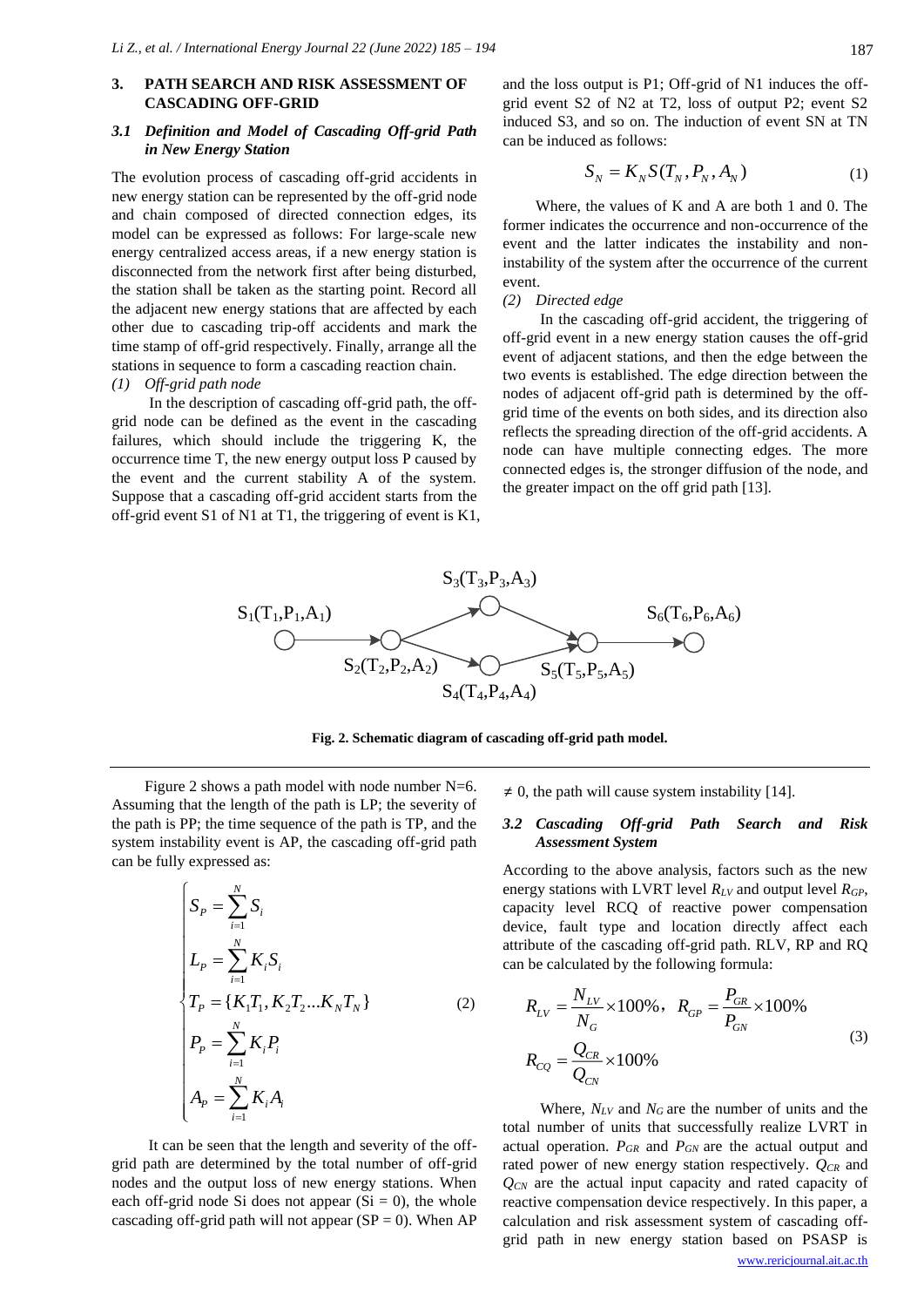proposed. It is characterized by a system of off-grid path search and risk assessment under a variety of predictive scenes, in which new energy stations are divided into centralized access zones. Among them, the predictive scene includes the predictive fault set, the predictive value of new energy output level, the LVRT level of the predictive new energy station and the capacity level of the predictive reactive power compensation device. The predictive fault set is the line fault set that may cause the cascading off-grid accident under the actual operation condition. The fault types include single-phase, threephase short circuit fault as well as single and double pole blocking fault of DC line. The fault point location includes the near and far end of 110kV and the above outgoing lines at the grid-connected point of new energy stations. The implementation of the whole system can be shown as follows Figure 3.

At the beginning of the off-grid path search, the real-time operation data of the power grid and the parameters of the predictive scene should be input first, and the distributed parallel power flow and stability calculation should be carried out on the PSASP platform according to the new energy area. Finally, the off-grid path sets under different predictive scenes should be collected and stored, and a risk assessment system should be established to analyze the severity of the accident. The system includes the following assessment indicators:

(1) Severity index of cascading off-grid. The severity of off-grid *P<sup>P</sup>* directly determines the index. The larger the  $P<sub>P</sub>$  is, the greater the severity of the accident will be.

(2) System transient stability index. After each transient operation, the current system voltage, frequency and power angle should be output to evaluate the transient stability event *A<sup>P</sup>* of the system under the predictive fault.

## *3.3 Application Example*

The calculation and risk assessment system of cascading off-grid path in new energy station proposed in this paper has been applied in a Power Grid in Northwest of China. In this power grid, there are about 35 wind farms with an installed capacity of 3833mw, 70 photovoltaic farms with an installed capacity of 1674mw. The installed capacity of new energy accounts for 24% of the total installed capacity of the whole grid. The grid structure and new energy station zoning are shown in Figure 4.



**Fig. 3. Cascading off-grid path search and risk assessment**.



**Fig. 4. Grid structure and regional distribution of new energy in a region.**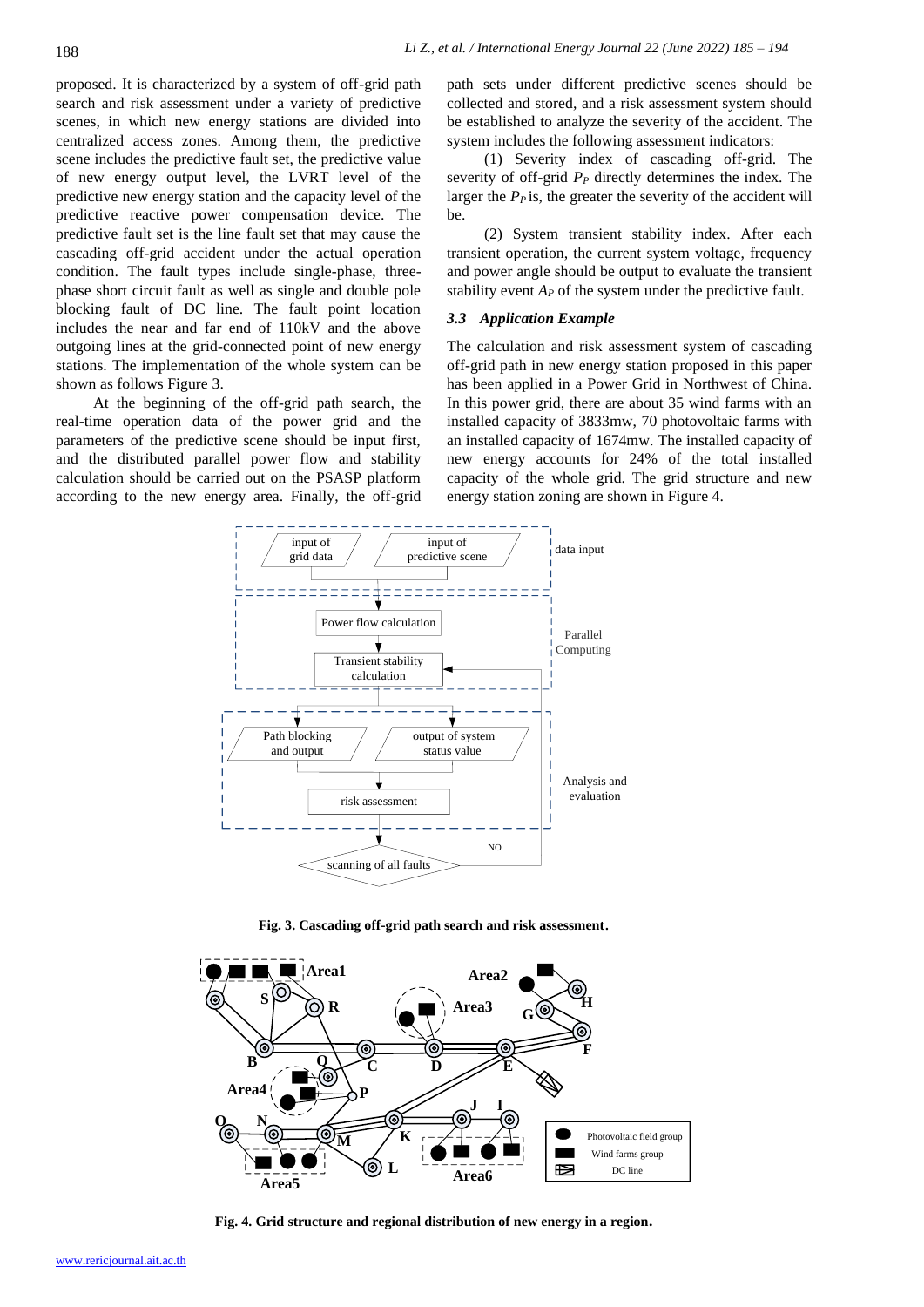In this case, 96 kinds of faults are stored centrally. The following models are adopted for each new energy unit in PSASP: 4-type model are adopted for squirrel cage fan, 10-type model, 11-type model and 1-type model are adopted for direct drive, doubly-fed fan and photovoltaic unit respectively. After storing the off-grid paths in each scene, the risk assessment are carried out. The simulation results in several scenes are listed in Table 1.

From the results, it can be concluded that the cascading off-line path length and the stability degree of the system are different in different scenes. When

RLV=50%, the off-line path length and the number are the largest, which leads to the system instability. At that time, Area5 and Area6 are likely to have the maximum off-grid path in various scenes, which indicates that the new energy grid in this area is relatively weak, and the probability of cascading off-grid accidents is relatively high. This needs to be focused on. In the first scene in the table, the detailed path of new energy station off-grid in Area6 is listed, and the situation is summarized as follows Figure 5.

| No. | Parameters (%) |          |          | Total path | Maximum severity corresponding path |          |                   |    |
|-----|----------------|----------|----------|------------|-------------------------------------|----------|-------------------|----|
|     | $R_{GP}$       | $R_{LV}$ | $R_{CO}$ |            | $L_P$                               | $P_P/MW$ | Area involved     | Ap |
|     | 50             | 90       | 100      | 33         |                                     | 432      | Area6             |    |
|     | 100            | 90       | 100      | 37         |                                     | 623      | Area5             |    |
|     | 20             | 90       | 100      | 34         |                                     | 121      | Area <sub>6</sub> |    |
|     | 50             | 90       | 50       | 33         | 10                                  | 485      | Area5             |    |
|     | 50             | 50       | 50       |            | 42                                  | 1382     | Multi-area        |    |
|     | 100            | 50       | 50       | 81         | 45                                  | 2832     | Multi-area        |    |
|     | 50             | 90       | 100      |            | Double pole blocking of DC line     |          |                   |    |

| Table 1. Path calculation results in 7 scenes. |  |
|------------------------------------------------|--|
|------------------------------------------------|--|



**Fig. 5. The grid structure of Area6.**

| Table 2 Detailed path of new energy station off-grid in Area6. |  |  |
|----------------------------------------------------------------|--|--|
|----------------------------------------------------------------|--|--|

| Off-grid station   | Off-grid time $(s)$ | Grid-connected voltage when off-grid (p.u.) | Off-grid type         |
|--------------------|---------------------|---------------------------------------------|-----------------------|
| WF1-3              | 1.01                | 0.3175                                      | Low voltage off-grid  |
| $SF1-2$            | 1.01                | 0.1223                                      | Low voltage off-grid  |
| WF <sub>1</sub> -5 | 1.015               | 0.1891                                      | Low voltage off-grid  |
| WF <sub>2</sub> -6 | 1.028               | 0.1933                                      | Low voltage off-grid  |
| $SF2-1$            | 1.032               | 0.1965                                      | Low voltage off-grid  |
| WF1-1              | 1.165               | 1.1021                                      | High voltage off-grid |
| WF <sub>2</sub> -5 | 1.172               | 1.1013                                      | High voltage off-grid |

The area is composed of new energy field group NEC1 and NEC2 (as shown in Figure 5). The predictive failure is set at the single-cycle triphase short circuit near the 330kV of outgoing AC line, and the fault period is 1- 1.1s. Table 2 shows the off-grid path after the failure. At the moment of the failure, WF1-3 (mainly the doubly-fed fan without low ride-through capacity) and SF1-2 (low ride-through failure) in EFC1 are off-grid first and the system voltage drops then. Then WF1-5 is off-grid due to low ride-through failure respectively, which affects WF2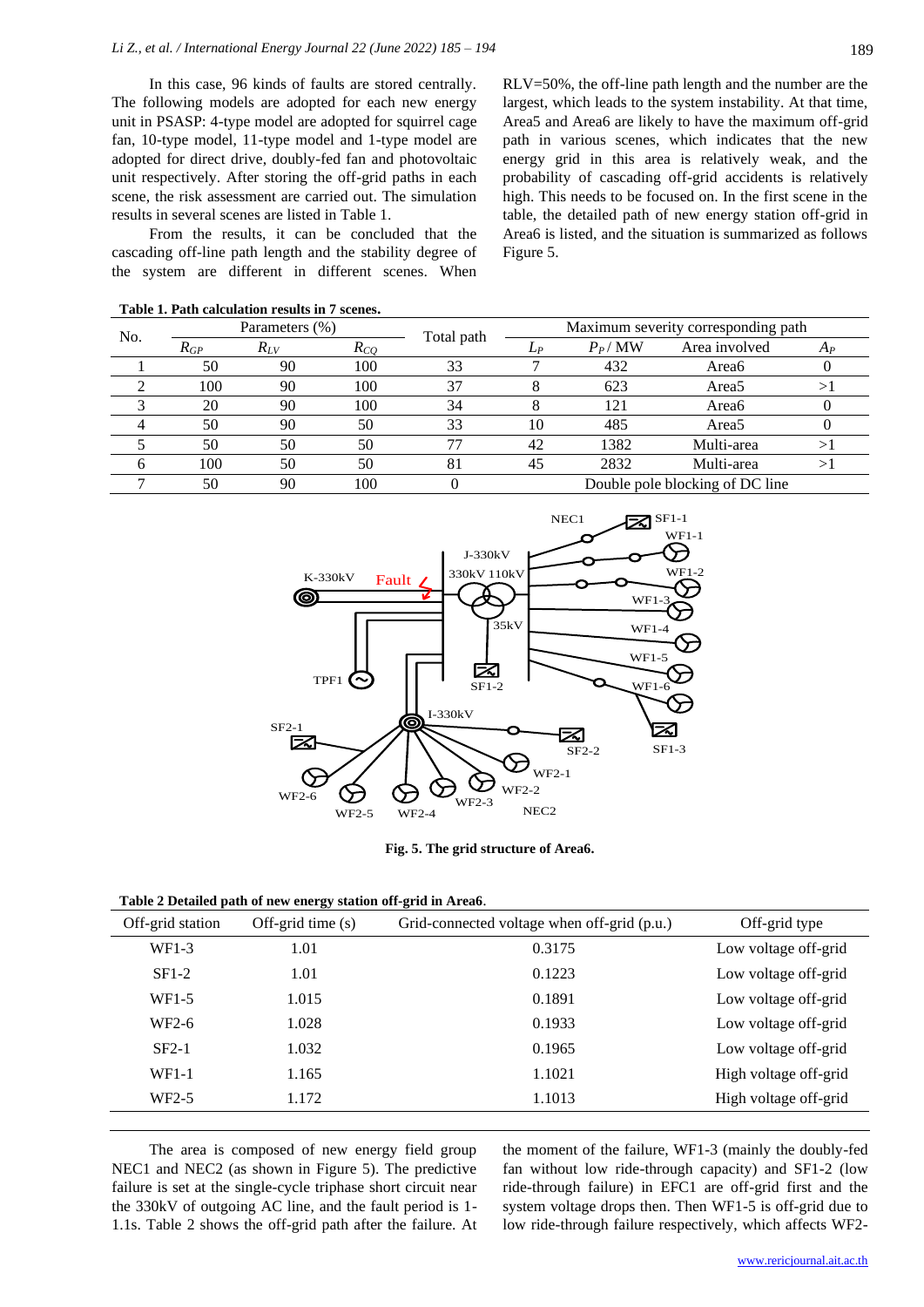6 and SF2-1 in NEC2. After the fault is removed, WF1- 1and WF2-5 are respectively off-grid due to high voltage ride-through failure, thus forming a complete off-grid path in this scene:WF1-3(1.003s,94.5MW,0) $\rightarrow$ SF1- $2(1.007s, 50 \quad MW, 0) \rightarrow WF1-5(1.015s, 49.5MW, 0) \rightarrow WF2-$ 6(1.028s,49.5MW, 0)→SF2-1(1.032s, 40MW, 0)→WF1-  $1(1.165s, 99MW, 0) \rightarrow WF2-5(1.172s, 49.5MW, 0).$ 

# **4. HIERARCHICAL CONTROL STRATEGY OF CASCADING OFF-GRID IN NEW ENERGY STATION**

Referring to Equations (1) and (2), the relationship between two adjacent nodes in the off-grid path is as follows:

$$
S_{i+1} = if (S_i = 0, 0)
$$
 (4)

The entire off-grid path can also be expressed as:

$$
S_P = \sum_{i=1}^{i} S_i + \prod_{i=i}^{N-1} S_{i+1}
$$
 (5)

It can be seen that if there is no off-grid event Si at any position of the path, all subsequent off-grid events will not occur. Meanwhile, it also blocks the spread of offgrid accidents, reduces the number of nodes, length LP and severity PP of path SP, and reduces the risk of system instability in this area. Therefore, taking control measures at any position in the off-grid path can change the impact of off-grid accidents. The more forward the control position, the lower the accident severity and the lower the cost. In this paper, a two-level control strategy of "layered area" and "coordinated cooperation" is proposed, the core of which is to block the possible new energy off-grid path at the front end.

#### *4.1 Control Measures*

# *4.1.1 Primary control*

In the above calculation of off-grid path in a certain area, the steady-state voltage level of most of the new energy units with off-grid is higher or lower to some extent. If it is at a lower voltage level, the voltage is more likely to fall to the low voltage protection limit of the new energy units after the fault, which results in low off-grid. Similarly, the new energy units that are at a high voltage level are more likely to have high-voltage off-grid. The primary control of this strategy is a prevention strategy, which aims to adjust the steady-state voltage level of new energy stations on the path according to the off-grid nature in the steadystate state and realize the early blocking of the path. According to the actual working condition, the steadystate voltage level control domain of new energy station is set as 0.95-1.05 p.u. According to the control cost, the voltage regulating measure can be divided into active and reactive output regulation of new energy station, switching capacity regulation of reactive compensation device in the station and coordination regulation of adjacent reactive power supply [15].

### *4.1.2 Secondary control*

If the primary control measures fail to be blocked, the secondary emergency measures should be put into operation. In case of off-grid accident, the station close to the fault point will be off-grid within a few milliseconds. The affected neighboring new energy stations are usually off-grid within tens to hundreds of milliseconds, and the system instability is generally within a few minutes, so it is a great challenge to realize emergency control in such a short time scale [3]. The secondary control purpose of this strategy is to block the off-grid path at the front end of the time series as much as possible during the evolution process of the anticipated accident. According to the response speed, the control measures can be divided into emergency cut-off of new energy station feeders, emergency load cut, maximum reactive power support and delay locking of reactive compensation device [9] [15].

The final blocking effect of these two-level controls can be expressed as follows:

$$
S_{PC} \le S_{PMIN}, P_{PC} \le P_{PMIN} \tag{6}
$$

Where, *SPC* and *PPC* are the node number and severity of the off-grid path after each control; *SPMIN* is the minimum value of path node after control and *PPMIN* is the minimum severity of the path after control.

#### *4.2 Policy Framework*

This strategy is the hierarchical control with "data layerdecision layer-implementation layer", and the contents of each control layer are as follows:

(1) The data layer implements the content described in Section 2, mainly completing data input and new energy zoning, cascading off-grid path calculation and storage, risk assessment and more.

(2) The decision-making layer calculates the optimal *control* strategy in real time and stores it in the decision-making database. For each off-grid path, first of all, various voltage regulating measures in the primary control are carried out for the new energy station in the front-end event  $S_I$  of the path. If it cannot be blocked after calculation, the event is marked as  $M<sub>1</sub>$ , and the control object is transformed into the station in the event *S2*, and so on.

$$
M_{P} = \{M_{1}, M_{2}, M_{3}...M_{N}\}
$$
 (7)

When it is still not blocked after the primary control finishes scanning of all events on the path, it means the primary control fails to block. First, a set of marked events is generated, as shown in equation (7); and then the secondary control measures are formulated on the results of the primary control. The starting point of the secondary control is the first marked event in the primary control, and the control objects is the whole set of marked events. Before the secondary control, the response speed of all emergency control measures applicable to the current path shall be compared with the time series  $T<sub>P</sub>$  of the path to determine the control time point and select the appropriate control measures. Finally, all the generated predictive control policies are stored in the policy set, and the decision-making layer can be shown as follows Figure 6: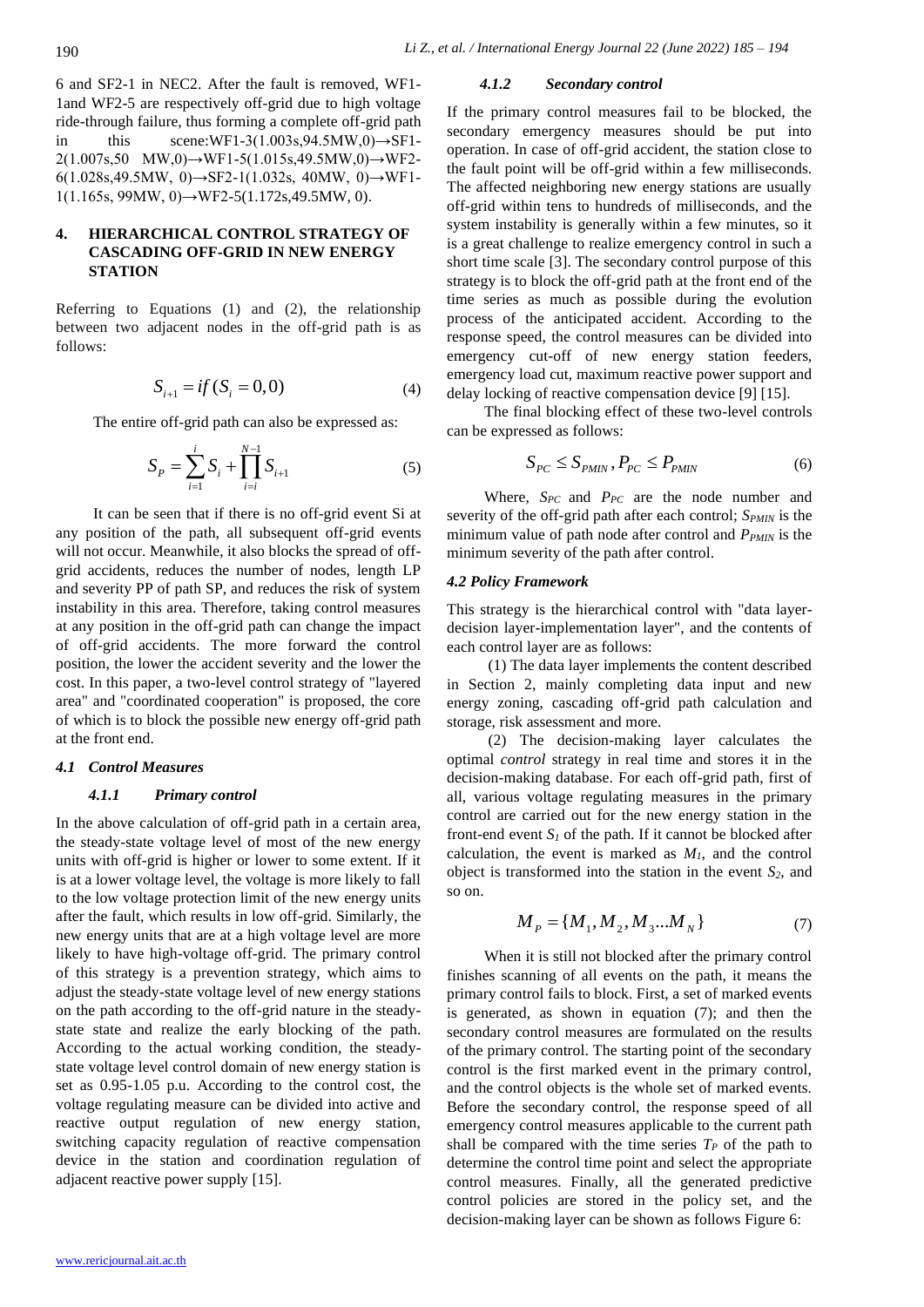(3) The implementation layer implements various control strategies proposed by the decision-making layer, as shown in Figure 7.

The main control center completes all the contents in data layer and decision layer, and classifies the strategies calculated by decision-making layer according to remote control strategy, coordination control strategy and local control strategy. In order to improve the response time of the strategy, the regional control center stores and executes the remote and coordinated control strategy, the new energy station of each control object stores and executes the local control strategy, and each unit controls through the instructions. Closely monitor all new energy stations that need to adopt secondary control path concentration. Once the predictive accident actually occurs, the control unit does not need to wait for the command of the main control center and carries out the local control according to the local stored strategy set at the first time. Meanwhile, the fault information is fed back to the regional control center and the main control center, and the remote control is started and involved in the control. In addition, the adjacent area can coordinate and control through information and instruction exchange to improve the path blocking rate, such as the active and reactive power support of the new energy station in the adjacent area and the coordination and regulation of the reactive power compensation device.



**Fig. 6 The diagram of decision-making layer.**





#### *4.3 Application Example*

The control strategy proposed in this section is applied to the system of section 2, taking the blocking effect  $S_{PMIN}=2$ and *P<sub>PMIN</sub>*=100MW after control, that is, the allowable path has no more than 2 nodes and 100MW output loss. The comparison results between control and without control after simulation calculation in scenes 1 to 6 are as follows Figure 8.

It can be seen from the comparison results that in the scenes (1-4) with high LVRT of new energy stations, the success rate of the primary control strategy is high, and the total number of off-grid, the maximum length of off-grid path and the proportion of loss of output reduction are greatly improved. However, in the low-level scene (5 and 6), the unit has a large drop depth, poor ride-through ability, and large voltage rise deficiency in the low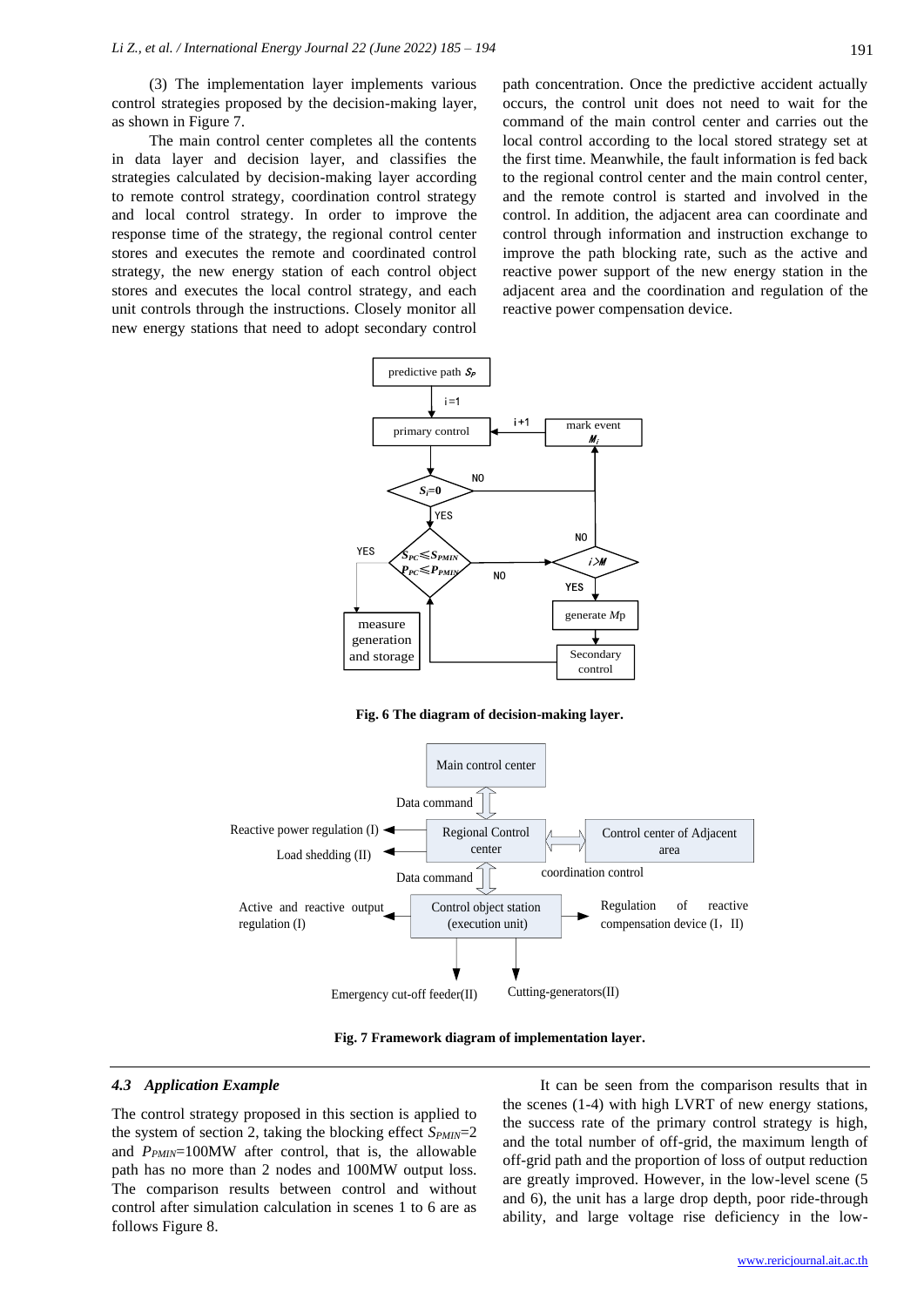voltage stage, so it is difficult to achieve the purpose by means of voltage regulation.

Meanwhile, most of the doubly-fed fans of this kind of units greatly increase the reactive power of the system in the asynchronous operation process after Crowbar, resulting in further expansion of the scope of off-grid, and it is difficult to block the current path by the primary control. At this time, on the basis of the primary control measures, various emergency control strategies in the secondary control are formulated to reduce the path severity to the minimum.



**(a) Comparison of the off-grid paths in each scene and success rate of the primary control.**



**(b) Comparison of the maximum path length and the reduction ratio of output loss in each scene.**

**Fig. 8. Comparison of results with and without control.**

| Table 3. Results of primary control in Area 6(scene one). |  |  |
|-----------------------------------------------------------|--|--|
|-----------------------------------------------------------|--|--|

| Off-grid<br>station | Grid-connected point voltage when new energy station is off-grid(p.u.) |           |           |           |           |              |
|---------------------|------------------------------------------------------------------------|-----------|-----------|-----------|-----------|--------------|
|                     | Before control                                                         | Measure 1 | Measure 2 | Measure 3 | Measure 4 | result       |
| $WF1-3$             | 0.3175                                                                 | 0.3622    | 0.3721    | 0.3836    | 0.3836    |              |
| $SF1-2$             | 0.1223                                                                 | 0.1787    | 0.1842    | 0.1898    | 0.1898    |              |
| WF1-5               | 0.1891                                                                 | 0.1932    | 0.1943    |           |           | Path         |
| WF <sub>2</sub> -6  | 0.1933                                                                 | 0.1940    | 0.1944    |           |           | blocked      |
| $SF2-1$             | 0.1965                                                                 | 1.1973    | 0.1979    |           |           | successfully |
| $WF1-1$             | 1.1021                                                                 | 1.1035    | 1.1046    |           |           |              |
| WF <sub>2</sub> -5  | 1.1013                                                                 | 1.1021    | 1.1028    |           |           |              |
|                     |                                                                        |           |           |           |           |              |

[www.rericjournal.ait.ac.th](http://www.rericjournal.ait.ac.th/) Table 3 shows the results of hierarchical control of Area6 in scene 1. When the predictive fault occurs, the first level control is adopted, and the control starting point is wf1-3. Because most of the fans in the station do not have LVRT, and the voltage drop depth of the gridconnected point is large after the failure, the voltage regulation measure in measure 1 cannot make the low voltage value higher than the cutting-generators value by 0.9p.u., so this object control failed. Turn to SF1-2 for voltage regulation measure 2, reduce the active output of the photovoltaic station by 50%. Because the capacity of the reactive power compensation device is fully put into operation in this scene, and the reactive power support can only be conducted through the adjacent thermal power units of SF1-2, so as to increase the stable voltage of SF1- 2 by about 0.05p. U. The lowest point of voltage drop is raised to 0.1787p.u. in the fault period, but it was still

lower than its ride-through value of 0.2p.u. The control failed and turned to WF1-5 for measure 3. At this time, the voltage of WF1-5 grid-connected node is 0.1943p.u. After similar voltage regulation measures, the voltage of the station rises to 0.2286p.u. during the fault period, and the low-voltage ride-through is successfully realized. At the same time, the change of the off-grid node leads to the successful ride-through of each station on the node in different fault stages. Therefore, under the primary control, the blocking effect of the off-grid path is SPC=2 and PPC=89.5MW, that is, the blocking effect is successful at node 3.

Although the path is blocked by three measures in the primary control, it does not achieve the optimal blocking ( $S<sub>C</sub>=0$  and  $P<sub>PC</sub>=0$ ). Therefore, after the primary control, try to use the secondary control to optimize the blocking effect. The secondary emergency control object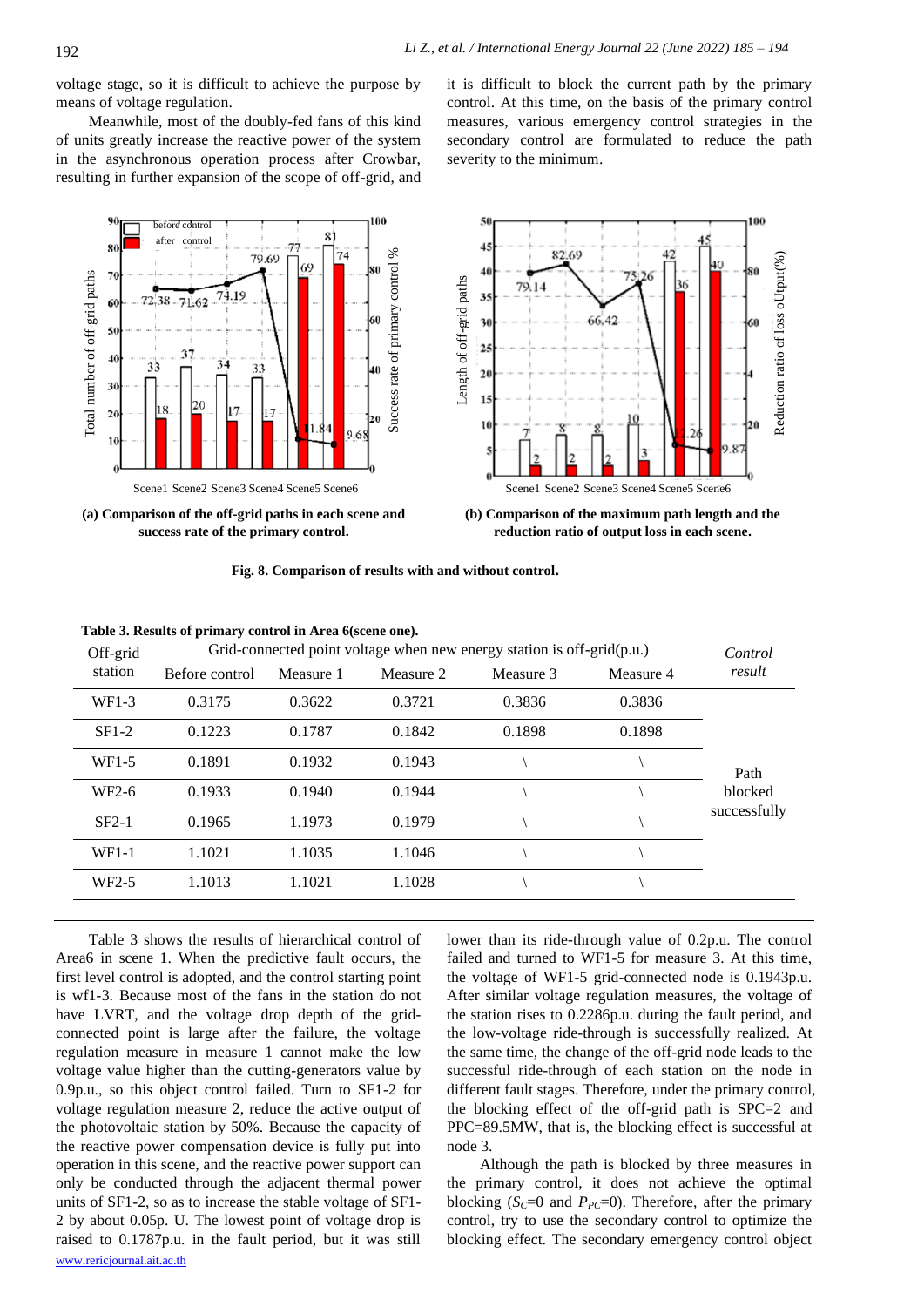is the marked events WF1-3and SF1-2, and the state of the two stations after measure 3 is the initial situation. Since the time sequence of off-grid of two stations is within 10ms from the time of fault occurrence, the triggering time sequence of all measures in the secondary emergency control measure 4 cannot meet such a short time scale. The state of the path node has not changed after the implementation of measure 4. Therefore, the implementation of the secondary control does not have a good effect on the optimal blocking of the path.

### **5. CONCLUSION**

In this paper, in view of many large-scale new energy stations in China's voltage induced cascading off-grid accidents, we summarize the induced mechanism and process of voltage induced off-grid accidents in new energy stations, model the chain off-grid path, and search and risk assessment the cascading off-grid path of new energy stations in Northwest China through PSASP platform. In view of all kinds of predictive off-line paths, a hierarchical control strategy is proposed, which combines a variety of control measure and control opportunities to block the path in a hierarchical way. The strategy has been verified in a certain area of Northwest China and achieved some results. In the future work, the system and control strategy proposed in this paper will be software based, and an online monitoring and control platform for voltage induced cascading off-grid accidents in new energy stations will be built, which can be safely and accurately applied to the actual power grid operation.

#### **ACKNOWLEDGEMENT**

The work is supported by the State Key Laboratory of Power System and Generation Equipment control and Simulation of Tsinghua University (SKLD17KM07); The Hubei Provincial Science Fund for Distinguished Young Scholars (No.2019CFA085); Hubei Provincial Engineering Technology Research Center for Micro grid (Three Gorges University) (2016KDW10).

#### **REFERENCES**

- [1] China's National Standard GB/T 19963. 2001. Technical regulations for wind power plants to access power systems.
- [2] Wang M., 2016. Stability analysis of Fawer system integrated with wind farm enemy storage system and photovoltaic system [D}. *Taiyuan University of Technology*, Taiyuan, China.
- [3] Yuan X, Cheng S., Hu J., 2016. Multi-time Scale Voltage and Power Angle Dynamics in Power Electronics Dominated Large Power Systems. *Proceedings of the CSEE,* 36(19): 5145-5154, 5395.
- [4] China National Energy Administration, *The 13th fiveyear plan for power development*. (2016-2020). 2016.
- [5] Zhang Z., Wang J., and Du J., 2016. Simulation Research on LVRT of Photovoltaic Grid-connected Inverter. *Electric Drive.* 46(2): 26-30.
- [6] Zhang Z., 2015. Research on control strategy of gridconnected photovoltaic inverter with LVRT ability {D]. *Ningxia University,* Yinchuan, China.
- [7] Rios M.A., Kirschen D.S, Jawayeera D., Nedic D.P., and Allan R.N., 2002. Value of security: Modeling time-dependent phenomena and weather conditions. *IEEE Transactions on Power Systems* 17(3): 543-548.
- [8] Dan Y., Liu W., and Zhu Y., 2016. Self-organized critical state identification of power network with large-scale wind power centralized access. *Electrical Power Automation Equipment* 05: 127-133.
- [9] Wang T., Yue X., Gu X., 2016. Identification of the key nodes of the grid based on singular value optimization and trend distribution optimization. *Electrical Power Automation Equipment* (04):46-53.
- [10]Bompard E, Pons E, and Wu D., 2013. Analysis of the structural vulnerability of the interconnected power grid of continental Europe with the Integrated Power System and Unified Power System based on extended topological approach. *International Transactions on Electrical Energy Systems* 23(5): 620-637.
- [11]Zhang Z., 2016. Research on key technologies of photovoltaic grid connected power generation system based on current source inverter [D}. *University of Mining and Technology*, Xuzhou, China.
- [12]Fan Z. and D. Bi. 2015. Low voltage ride-through control of the photovoltaic/battery micro-grid system. *Power System Protection and Control*, 43(2): 6-12.
- [13]Liu W., Wen J., Xie C., Wang W., and Liang C.,. 2015. Mufti-objective optimal method considering wind power accommodation based on source-load coordination. *Proceedings of the CSEE* 35(5): 1079- 1088.
- [14]Jun X., and Z. Wenhua. 2017. Research of gridconnected photovoltaic inverter based on double closed-loop of grid voltage grid-connected system vector orientation. *Chinese Journal Sensors and Actuators* 42(2): 446-450.
- [15]Xu F., Guo Q., and Sun H., 2014. Analysis and simulation research on cascading trips of multiple wind farms. *Power System Technology* 38(6): 1425−1431.
- [16] Ye X., Lu Z., and Qiao Y., 2012. A preliminary study on the mechanism of disconnection accident of largescale wind turbine. *Automation of Electric Power Systems* 3 6(8): 11−17.
- [17]Liu X. and H. Wang. 2012. Area automatic voltage control based on wind power forecasting of largescale wind farms. *Innovative Smart Grid Technologies-Asia (ISGT Asia)*, 1-5
- [18]Xia Y., Yonghua S., Guanghui W., and Weisheng W., 2015. A comprehensive the development of sustainable energy strategy and implementation in China. *IEEE Transactions on Sustainable Energy*. 1(2):57-65.
- [19]Li H., Lu Z., Qiao Y., and Zeng P., 2015. Assessment on operational flexibility of power grid with gridconnected large-scale wind farms. *Power System Technology* 39(6): 1672-1678.
- [20]Abdoul K.S, Yu-Bin C., Ming-Chang L., Wen-Kai C., Chia-An L., and Ming-Tsang L., 2016. Silicon nanowires for solar thermal energy harvesting: an experimental evaluation on the trade-off effects of the